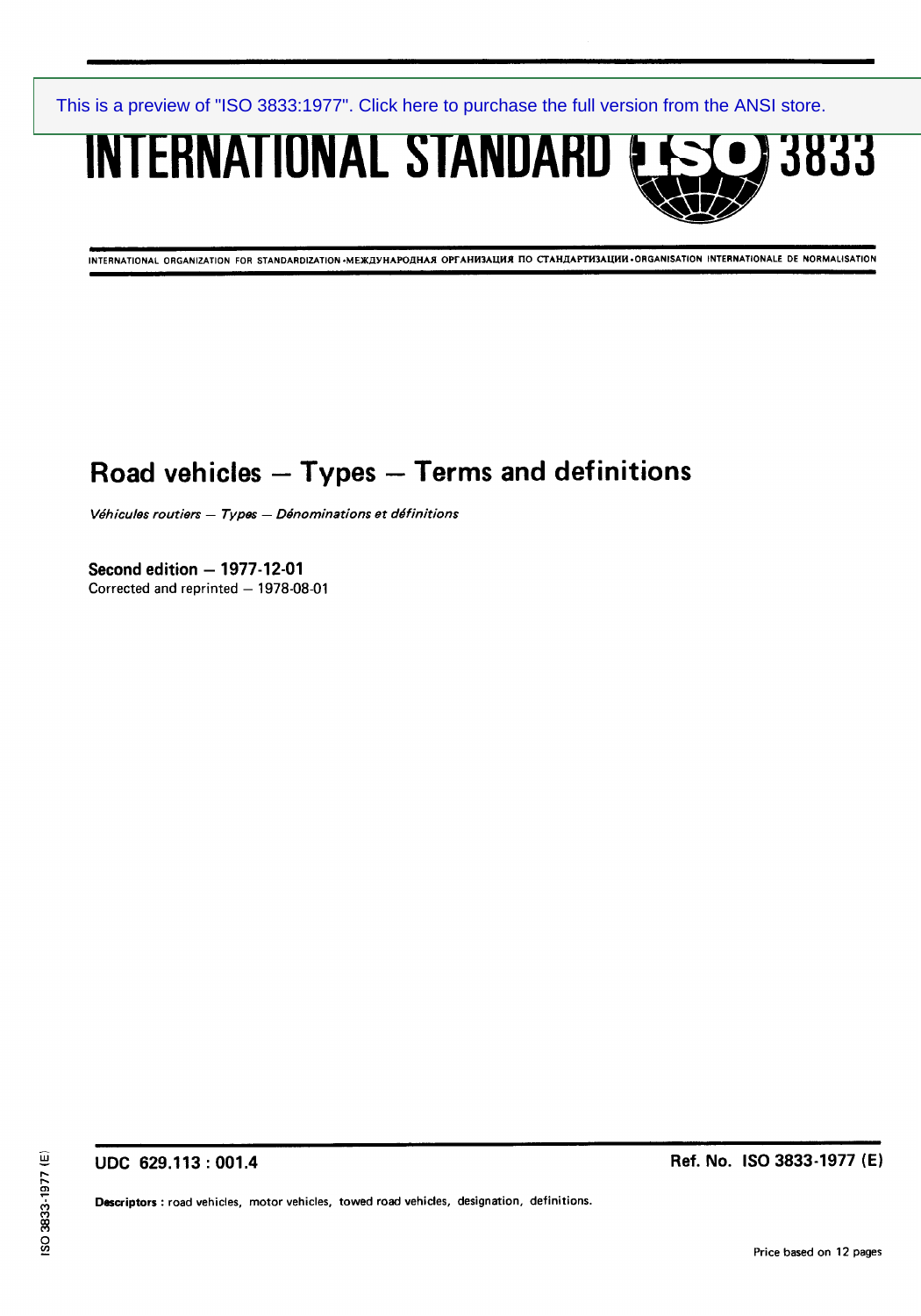#### **FOREWORD**

**IS0 (the International Organization for Standardization) is a worldwide federation of national standards institutes (IS0 member bodies). The work of developing International Standards is carried out through IS0 technical committees. Every member body interested in a subject for which a technical committee has been set up has the right to be represented on that committee. International organizations, governmental and non-governmental, in liaison with ISO, also take part in the work.** 

**Draft International Standards adopted by the technical committees are circulated to the member bodies for approval before their acceptance as International Standards by the IS0 Council.** 

**International Standard IS0 3833 was developed by Technical Committee lSO/TC 22,** *Road vehicles.* **This second edition was submitted directly to the IS0 Council, in accordance with clause 6.12.1 of the Directives for the technical work of ISO. It cancels and replaces the first edition (i.e. IS0 3833-1976) and IS0 3833-1976lAddendum 1.** 

**The first edition had been approved by the member bodies of the following countries :** 

| Australia       | Hungary               | Spain                 |
|-----------------|-----------------------|-----------------------|
| Austria         | Iran                  | Sweden                |
| Belgium*        | ltalv                 | Switzerland           |
| <b>Bulgaria</b> | Japan                 | Turkey                |
| Chile           | <b>Netherlands</b>    | <b>United Kingdom</b> |
| Finland         | New Zealand           | Yugoslavia            |
| France*         | Poland                |                       |
| Germany         | South Africa, Rep. of |                       |
|                 |                       |                       |

with the exception of item 3.1.1.4.1.

**The member body of the following country had expressed disapproval of the document on technical grounds :** 

### **Czechoslovakia**

**IS0 3833-1976/Addendum 1 (items 3.4 and 3.5 in the present document) had been approved by the member bodies of the following countries :** 

| Austria        | Iran               | Romania               |
|----------------|--------------------|-----------------------|
| <b>Belgium</b> | Italv              | South Africa, Rep. of |
| <b>Brazil</b>  | Japan              | Spain                 |
| Czechoslovakia | Mexico             | Sweden                |
| France         | <b>Netherlands</b> | Turkey                |
| Germany        | New Zealand        | United Kingdom        |
| Hungary        | Poland             |                       |

**The member bodies of the following countries had expressed disapproval of the document on technical grounds :** 

> **Australia India U.S.A.**

© International Organization for Standardization, 1977 .

**Printed in Switzerland**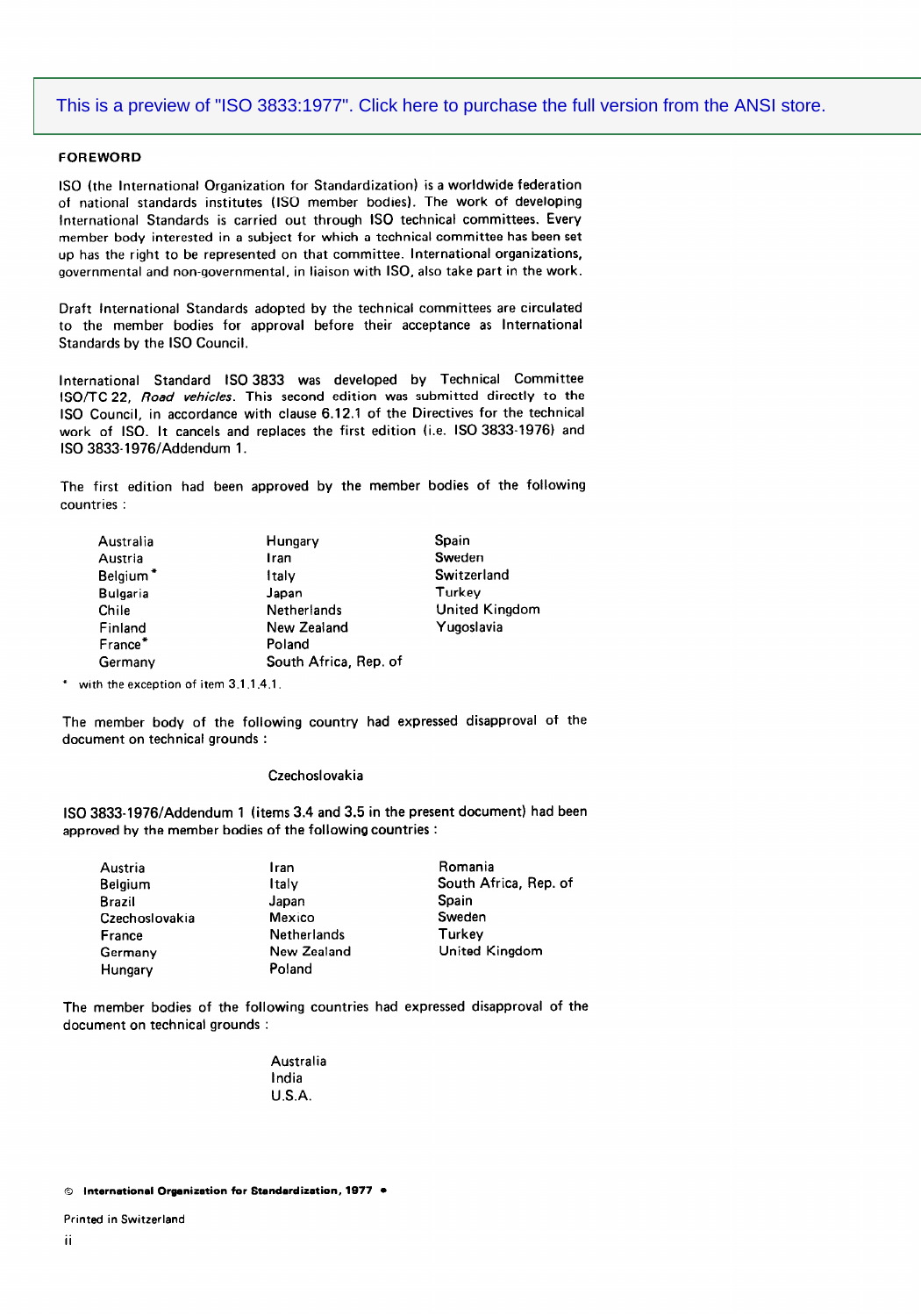| <b>CONTENTS</b>                                                                                                          |           |
|--------------------------------------------------------------------------------------------------------------------------|-----------|
| 1                                                                                                                        | Page<br>1 |
| 2                                                                                                                        | 1         |
| 3                                                                                                                        | 1         |
| 3.1                                                                                                                      | 2         |
| 3.1.1                                                                                                                    | 2         |
| 3.1.1.1                                                                                                                  | 2         |
| 3.1.1.2                                                                                                                  | 3         |
| 3.1.1.3<br>pullmann saloon (pullmann sedan) (executive limousine)                                                        | 3         |
| 3.1.1.4                                                                                                                  | 4         |
|                                                                                                                          | 5         |
| 3.1.1.5                                                                                                                  | 6         |
| 3.1.1.6<br>convertible (open tourer) (roadster) (spider)                                                                 | 6         |
| 3.1.1.7                                                                                                                  | 6         |
| 3.1.1.8                                                                                                                  | 7         |
| 3.1.1.9                                                                                                                  | 7         |
|                                                                                                                          | 7         |
| 3.1.2.1                                                                                                                  | 7         |
| 3.1.2.2                                                                                                                  | 7         |
| 3.1.2.3<br>$interurban coach \ldots \ldots \ldots \ldots \ldots \ldots \ldots \ldots \ldots \ldots \ldots \ldots \ldots$ | 7         |
| 3.1.2.4                                                                                                                  | 7         |
| 3.1.2.5                                                                                                                  | 8         |
| 3.1.2.6                                                                                                                  | 8         |
| 3.1.2.7                                                                                                                  | 8         |
|                                                                                                                          | 8         |
| 3.1.3.1                                                                                                                  | 8         |
| 3.1.4                                                                                                                    | 9         |
| 3.1.5                                                                                                                    | 9         |
| 3.1.6<br>Semi-trailer-towing vehicle (Fifth wheel tractor)                                                               | 9         |
|                                                                                                                          | 10        |
| 3.2.1                                                                                                                    | 10        |
| 3.2.1.1                                                                                                                  | 10        |
| 3.2.1.2                                                                                                                  | 10        |
| 3.2.1.3                                                                                                                  | 10        |
|                                                                                                                          | 10        |
|                                                                                                                          | 10        |
| 3.2.2.1                                                                                                                  | 11        |
| 3.2.2.2<br>general purpose semi-trailer                                                                                  | 11        |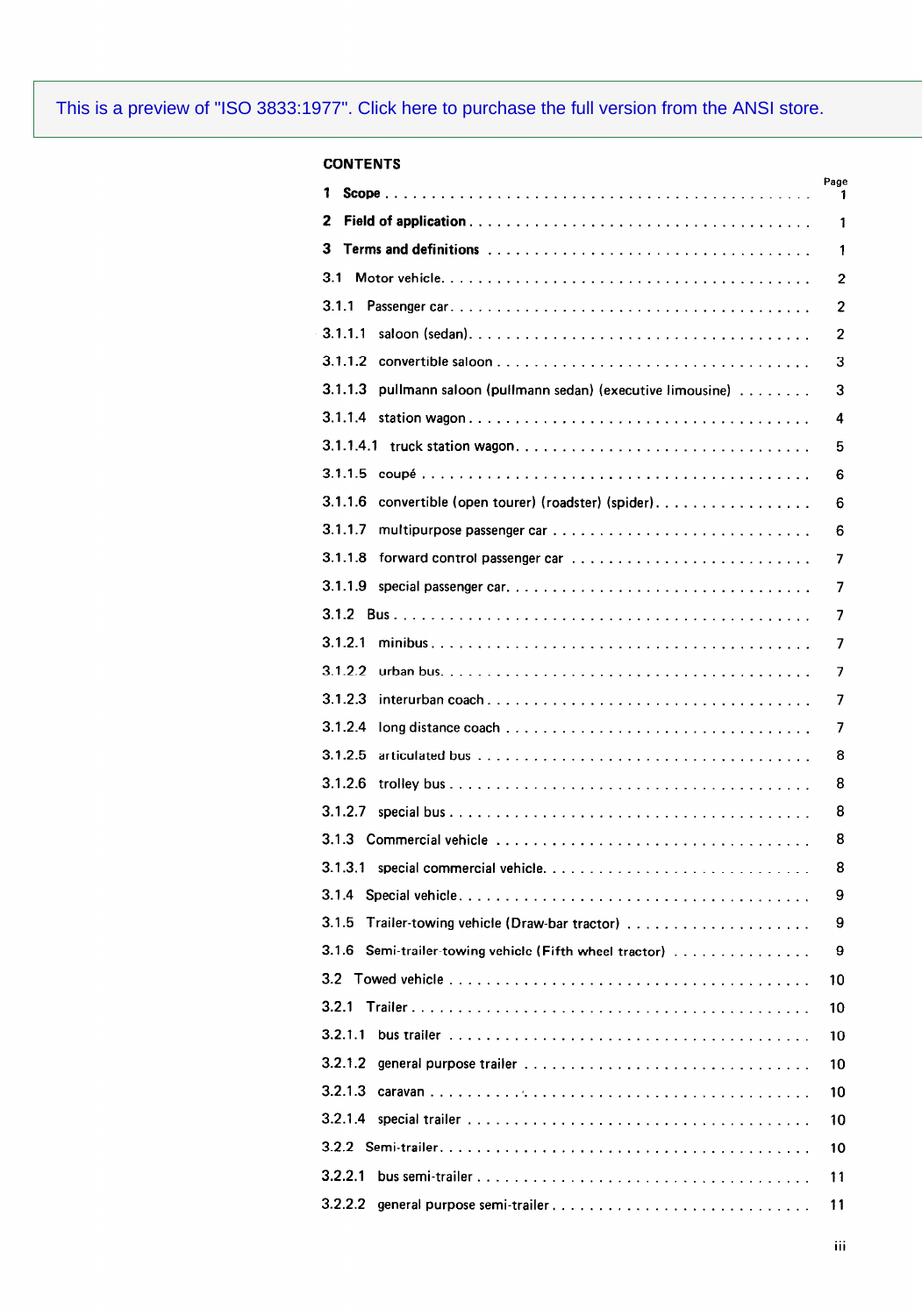| 12 <sup>°</sup> |
|-----------------|
| 12              |
|                 |
|                 |